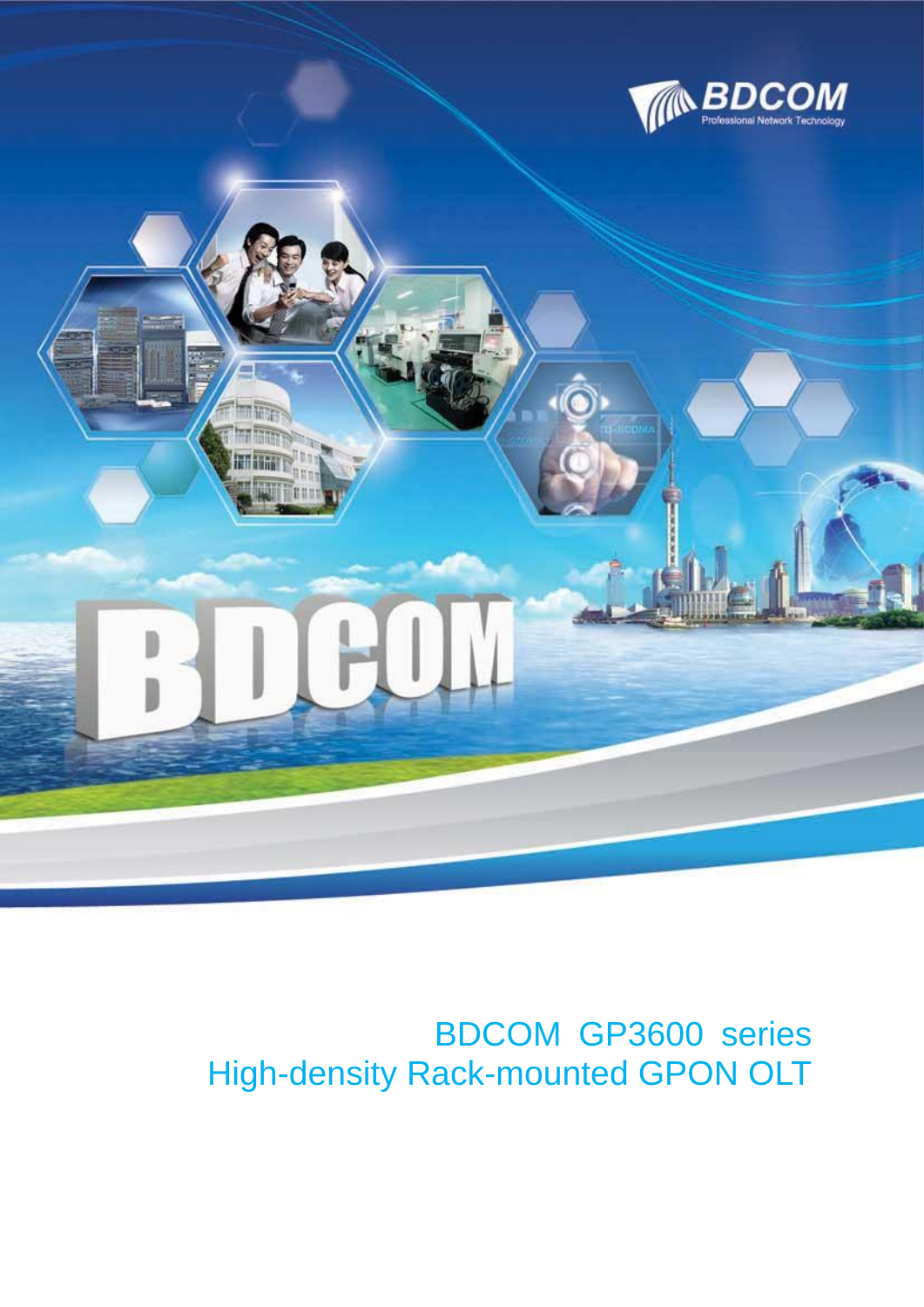

# BDCOM GP3600 High-density Rack-mounted GPON OLT

# Product Overview

BDCOM GP3600 complies with ITU-T G.984/G.988 and meets requirements about GPON OLT in *Network Access Technical Requirements*. It fully supports CTC2.0, automatic discovery and cooperation with ONUs of different manufacturers.

BDCOM GP3600 supports the Asymmetric uplink 1.25Gbps/downlink 2.5Gbps PON transmission rate, efficient bandwidth usage and Ethernet services, helping carriers to provide reliable services to their users.

Its coupling ratio ups to 1:128, and its support of different hybrid ONU networks minimize the carrier's investment.

BDCOM GP3600, based on the edge-cutting technologies, is strong in functions. A few of its functions such as QoS guarantee, SLA and DBA can be easily listed out.





#### **GP3600-16 GP3600-08**

# Product Characteristics

- **GPON**: Abiding by ITU-T G.984/G.988, BDCOM GP3600 series OLT meets relevant requirements of GPON OLT regulated in *Network Access Technical Requirements* and China Telecom GPON Technical Requirements-CTC2.0;
- **System Capacity**: GP3600 series supports maximum 16 GPON ports.
- **Uplink Interface**: GP3600 series with 4 gigabit SFP ports, 4 gigabit combo ports, and 4 10G SFP+ ports.
- **Dimensions**: 1U, occupies a small space.
- **Environmental Protection**: low power consumption and low operating cost.
- **Bus Optical Fiber Protection**: the link can be automatically switched when trouble occurs in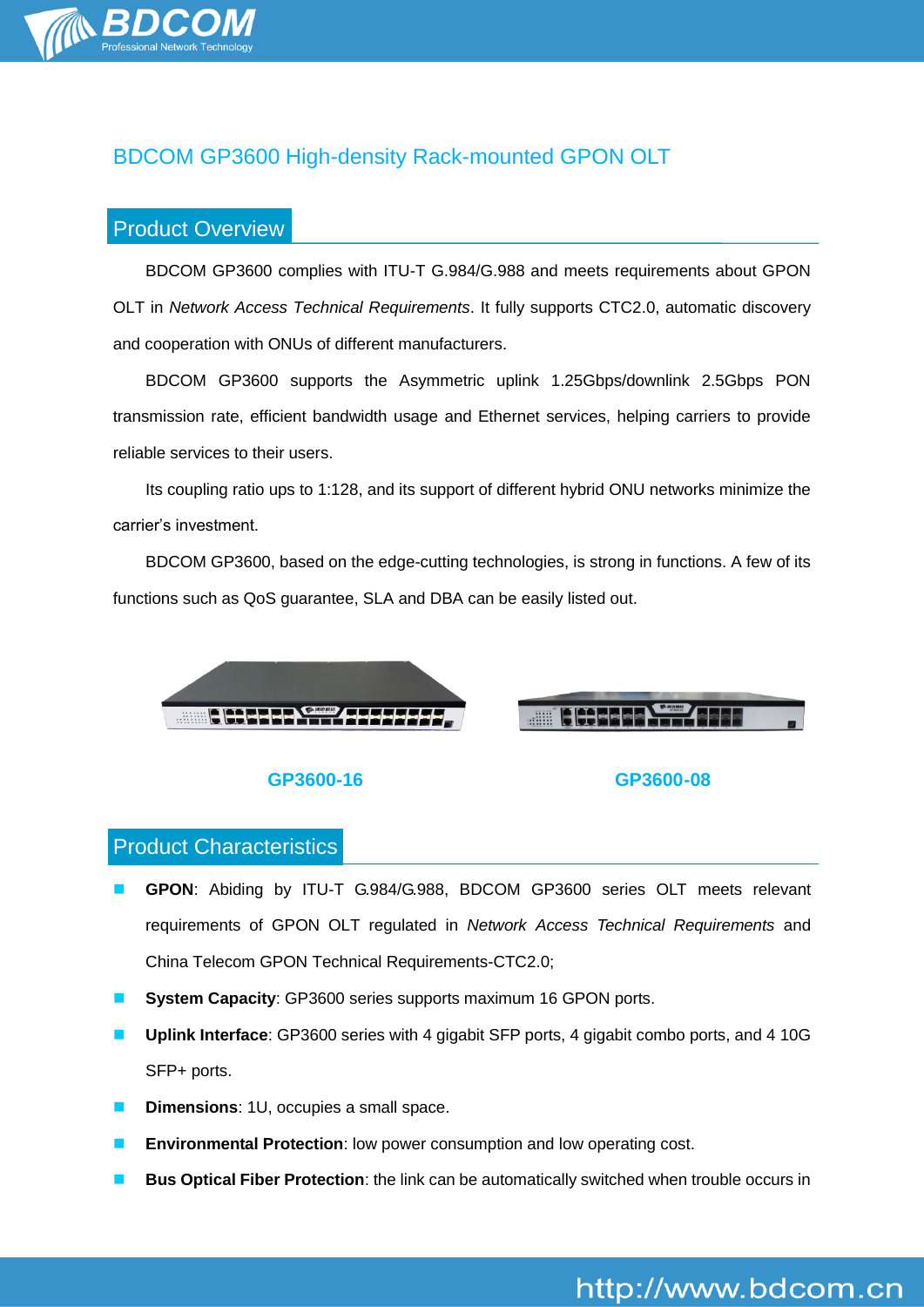

the optical fiber;

**Power Characteristics**: supports dual-AC, dual-DC and AC/DC power supply. The power supply supports modularized design, hot-swap and EMC-3 standard. It well adapts to the environment.

# Technical Parameters

| <b>Attributes</b>              |                                | GP3600-16                                                    | GP3600-08 |
|--------------------------------|--------------------------------|--------------------------------------------------------------|-----------|
| <b>System Capacity</b>         |                                | Maximum coupling ratio:1:128                                 |           |
|                                |                                | Backplane bandwidth:205G                                     |           |
|                                |                                | MAC table capacity: 64K                                      |           |
| Interface                      | <b>PON</b>                     | 16                                                           | 8         |
|                                | Uplink interface               | 4 gigabit SFP slots, 4 gigabit TX/SFP combo ports            |           |
|                                |                                | 4 10G SFP+ slots                                             |           |
| <b>Attributes</b><br>Interface | the<br><b>PON</b><br><b>of</b> | The transmission rate with downlink 2.5Gbps/uplink 1.25Gbps  |           |
|                                |                                | Class B <sup>+</sup> and Class C <sup>+</sup> GPON module    |           |
|                                |                                | Security: ONU authentication mechanism                       |           |
| <b>Standards</b>               |                                | ITU-T G.984/G.988                                            |           |
|                                |                                | IEEE 802.1D, Spanning Tree                                   |           |
|                                |                                | IEEE 802.1Q, VLAN                                            |           |
|                                |                                | IEEE 802.1w, RSTP                                            |           |
|                                |                                | IEEE 802.3ad physical link static/dynamic aggregation (LACP) |           |
|                                |                                | $E$ thernet $-$ II                                           |           |
| QoS                            |                                | Backpressure flow control (half duplex)                      |           |
|                                |                                | IEEE 802.3x flow control (full duplex)                       |           |
|                                |                                | IEEE 802.1p, CoS                                             |           |
|                                |                                | WRR, SP and FIFO queue schedule                              |           |
|                                |                                | Limiting the uplink/downlink rate based on each ONU          |           |
|                                |                                | DBA and SLA                                                  |           |
| <b>VLAN</b>                    |                                | Port-based VLAN                                              |           |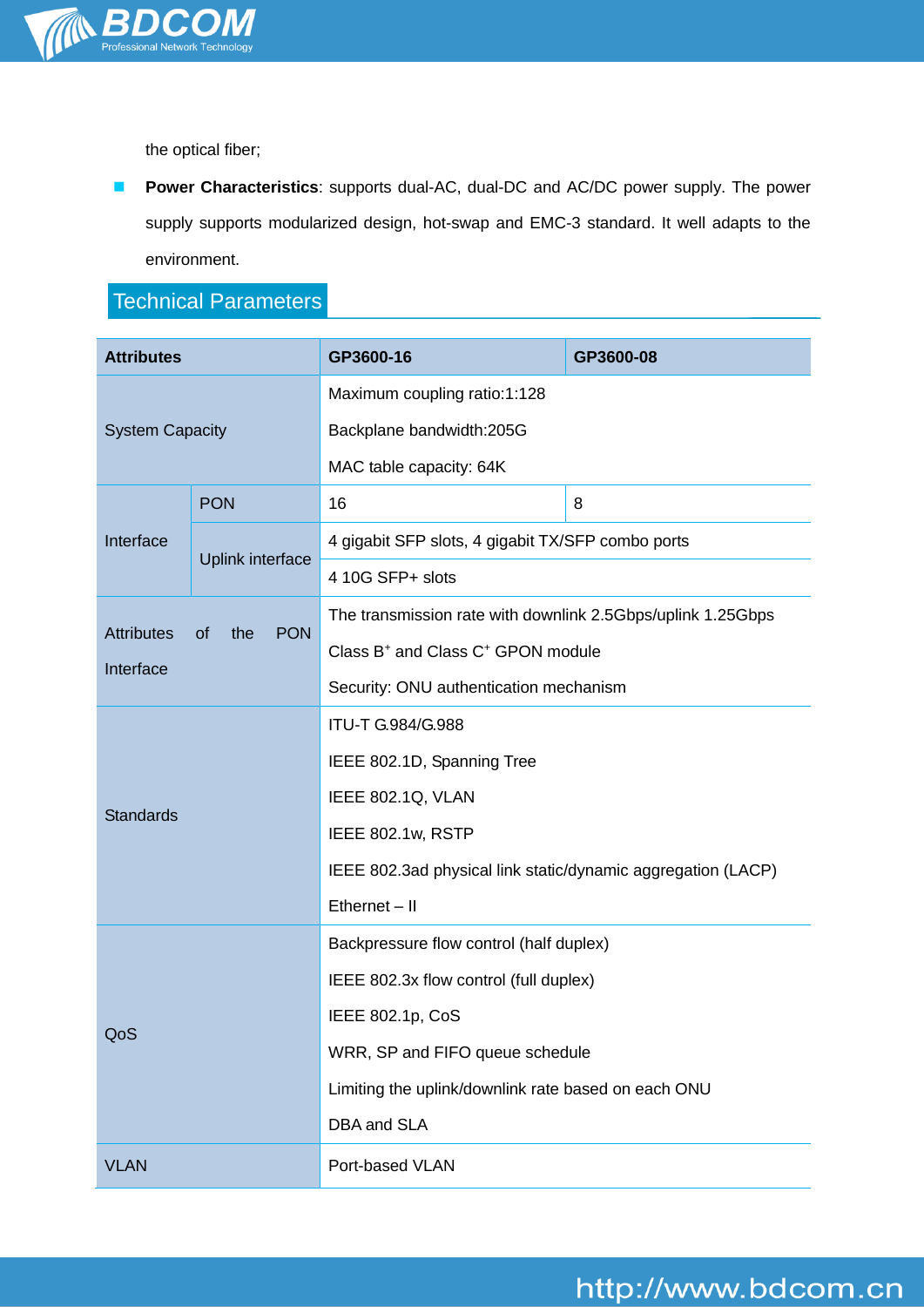

|                                 | QinQ and flexible QinQ                                                    |  |
|---------------------------------|---------------------------------------------------------------------------|--|
|                                 | L2 multicast                                                              |  |
| <b>Multicast</b>                | <b>IGMP Snooping</b>                                                      |  |
|                                 | <b>MLD Snooping</b>                                                       |  |
| Layer-3 routing functions       | Static routing, RIP and OSFP, OSFP/OSPFv3                                 |  |
|                                 | Unidirectional Link Detection (UDLD)                                      |  |
|                                 | Hot swap of the GPON optical module                                       |  |
| <b>Reliability</b>              | Optical path protection of GPON (type B/C, hand-in-hand)                  |  |
|                                 | Abnormal<br><b>ONU</b><br>luminescence<br>detection<br>such<br>long<br>as |  |
|                                 | luminescence                                                              |  |
|                                 | Limiting the maximum number of users on each port                         |  |
|                                 | Port isolation                                                            |  |
| <b>Network Security</b>         | Packet storm control                                                      |  |
|                                 | Flow-based ACL access control function                                    |  |
|                                 | Transmission data encryption on the PON interface                         |  |
|                                 | Various management modes such as CLI, SNMP and telnet                     |  |
| <b>Configuration Management</b> | Conducting software upgrade through TFTP/FTP                              |  |
|                                 | Debug output                                                              |  |
|                                 | Dimensions mm (WxDxH): 442.5x304x 44                                      |  |
| <b>Physical Characteristics</b> | Installation: standard 19-inch rack-mount                                 |  |
|                                 | Weight:5.25Kg                                                             |  |
| Environment                     | Operating environment: 0°C-45°C; 10%-85% non-condensation                 |  |
|                                 | Storage environment: -40°C-80°C; 5%-95% non-condensation                  |  |
| Power supply                    | Input voltage: AC90 $\sim$ 240V, DC 36 $\sim$ 72V                         |  |
|                                 | dual-power input, DC/AC power supply and hot-swap                         |  |

Ordering Information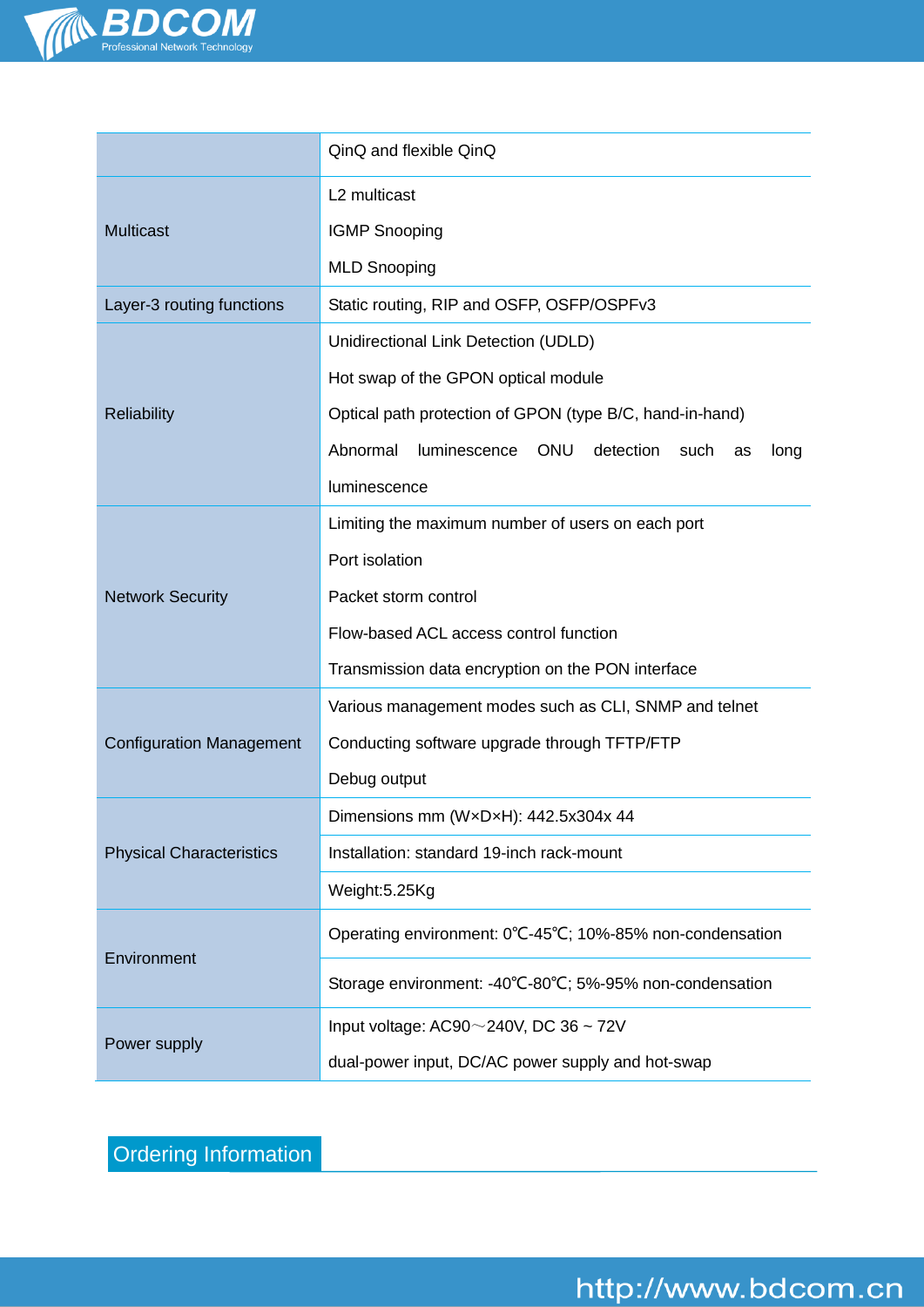

| <b>Model</b>              | <b>Description</b>                                                    |  |
|---------------------------|-----------------------------------------------------------------------|--|
|                           | OLT with 1 console port, 1 out-band 10M/100M port, 16 fixed GPON      |  |
|                           | ports (excluding the OLT SFP optical module), 4 gigabit SFP ports, 4  |  |
| <b>BDCOM GP3600-16</b>    | gigabit combo TX/SFP ports, 4 10GE ports, a standard AC90-240V        |  |
|                           | power supply, expandable dual power supply, 19-inch rack-mounted      |  |
|                           | installation                                                          |  |
|                           | OLT with 1 console port, 1 out-band 10M/100M port, 16 fixed GPON      |  |
|                           | ports (excluding the OLT SFP optical module), 4 gigabit SFP ports, 4  |  |
| <b>BDCOM GP3600-16-DC</b> | gigabit combo TX/SFP ports, 4 10GE ports, a standard DC -36~-72V      |  |
|                           | power supply, expandable dual power supply, 19-inch rack-mounted      |  |
|                           | installation                                                          |  |
|                           | OLT with 1 console port, 1 out-band 10M/100M port, 8 fixed GPON       |  |
|                           | ports(excluding the OLT SFP optical module), 4 gigabit SFP ports, 4   |  |
| <b>BDCOM GP3600-08</b>    | gigabit combo TX/SFP ports, 4 10GE ports, a standard AC90-240V        |  |
|                           | power supply, expandable dual power supply, 19-inch rack-mounted      |  |
|                           | installation                                                          |  |
|                           | OLT with 1 console port, 1 out-band 10M/100M port, 8 fixed GPON       |  |
|                           | ports (excluding the OLT SFP optical module), 4 gigabit SFP ports, 4  |  |
| <b>BDCOM GP3600-08-DC</b> | gigabit combo TX/SFP ports, 4 10GE ports, a standard DC -36~-72V      |  |
|                           | power supply, expandable dual power supply, 19-inch rack-mounted      |  |
|                           | installation                                                          |  |
| <b>PWR-200-DC</b>         | GP3600-16 OLT DC power supply (input voltage DC -36V $\sim$ -72V, max |  |
|                           | power 200W)                                                           |  |
| <b>PWR-200-AC</b>         | GP3600-16 OLT AC power supply (input voltage AC $90~240$ V, max       |  |
|                           | power 200W)                                                           |  |
| <b>PWR-150-DC</b>         | GP3600-08 OLT DC power supply (input voltage DC -36V $\sim$ -72V, max |  |
|                           | power 150W)                                                           |  |
| <b>PWR-150-AC</b>         | GP3600-08 OLT AC power supply (input voltage AC $90^\circ$ -240V, max |  |
|                           | power 150W)                                                           |  |